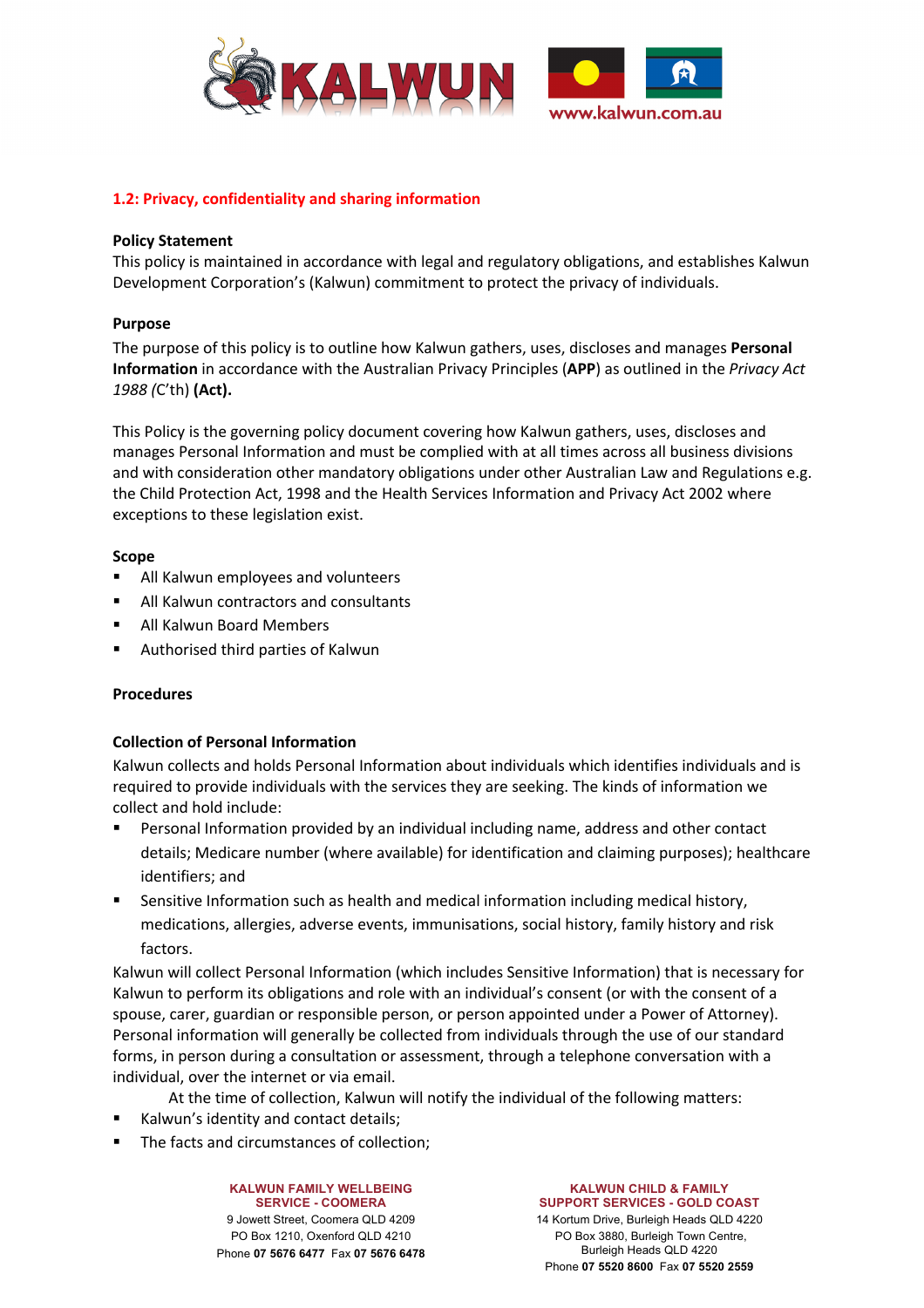

- **EXECT** If the collection is required or authorised by law:
- The purposes of collection;
- The consequences if Personal information is not collected;
- § Kalwun's usual disclosures of Personal Information of the kind being collected;
- Information about this Policy; and
- § Whether Kalwun is likely to disclose Personal Information to overseas recipients, and if practicable, the countries where they are located.

Kalwun will not collect Personal Information unless it is reasonably necessary for one of its functions or activities. All Personal Information will only be collected through lawful and fair means. If lawful and reasonable to do so, Kalwun will destroy and de-identify all unsolicited Personal Information it receives if Kalwun would not normally collect this information to perform one of its functions or activities or if the information is sensitive and no content has been given.

Kalwun consumers have the option of not identifying themselves or of using a pseudonym when accessing services unless Kalwun is required under Australian Law, court or tribunal order to deal with individuals who have identified themselves

or

It is impractical for Kalwun to deal with individuals who have not identified themselves or who have used a pseudonym.

# **Use and Disclosure**

Kalwun will only use or disclose Personal Information collected for the **Primary Purpose** indicated at the time of collection unless:

- § Consent has been obtained to the use of the information for the **Secondary Purpose;**
- The Secondary Purpose is related to the Primary Purpose, and the individual would reasonably expect Kalwun to use or disclose the information for the Secondary Purpose;
- Use or disclosure is necessary to lessen or prevent a serious or imminent threat to someone's life, health or safety or a serious threat to public health and safety;
- Kalwun uses or discloses the Personal Information in investigating a suspicion of unlawful activity or in reporting its concerns to relevant persons or authorities;
- The use or disclosure is required or authorised by or under law;
- To establish, exercise or defend an equitable claim; or
- To assist in locating a missing person.

The purposes for which Personal Information is collected, held, used and disclosed will generally relate to one of the following:

- § Assessing whether an individual is eligible for Transport, Homecare, Aged Care, Respite, Family and Child Care Services;
- Providing accommodation, care, health and wellness services;
- § Providing medical services and for claims and payments
- To third parties for business purposes such as accreditation or for the provision of information technology (NB: These third parties are required to comply with this policy);

**KALWUN FAMILY WELLBEING SERVICE - COOMERA**

9 Jowett Street, Coomera QLD 4209 PO Box 1210, Oxenford QLD 4210 Phone **07 5676 6477** Fax **07 5676 6478**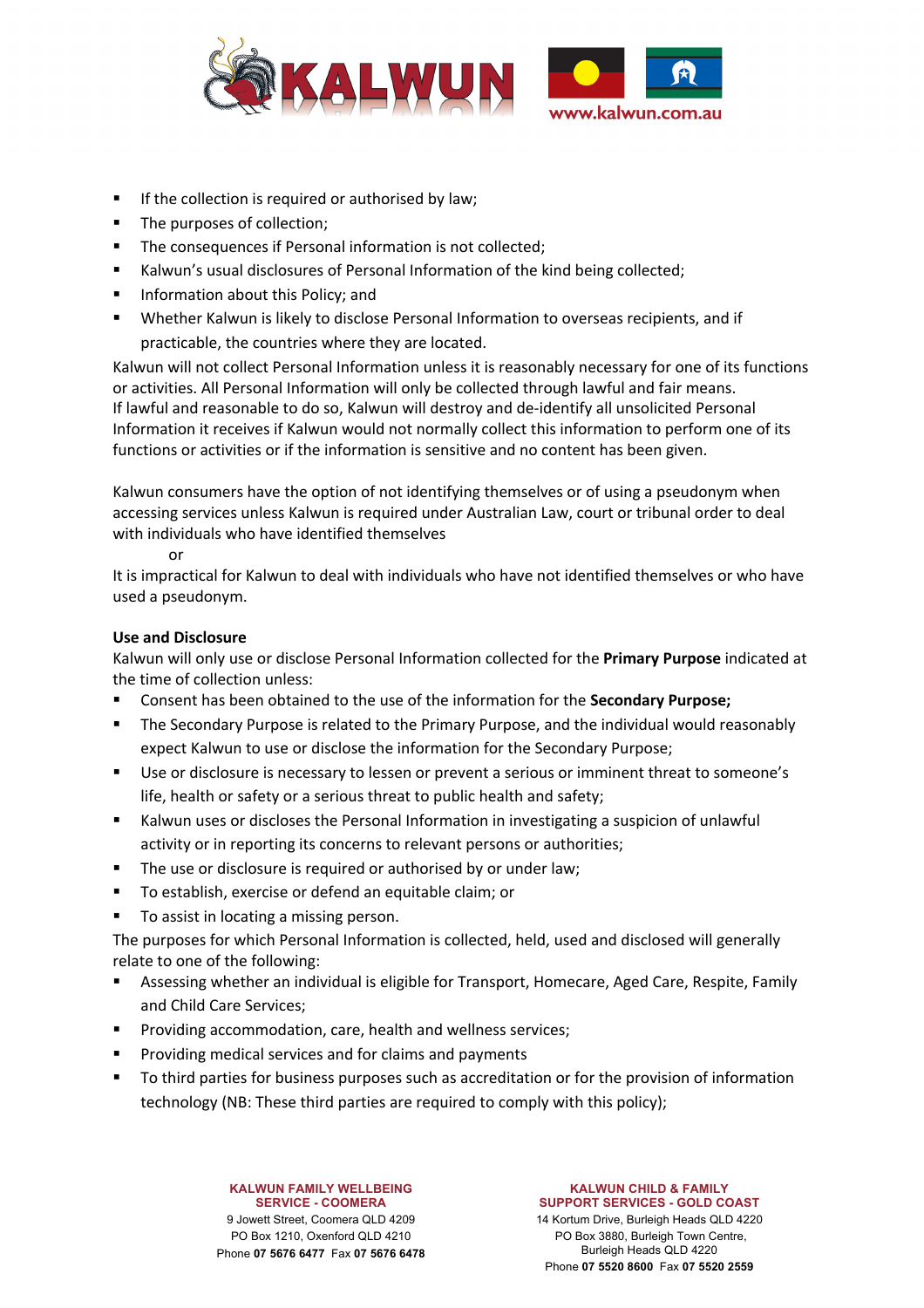

- § Where there is a statutory requirement to disclose certain Personal information (for example some diseases require mandatory notification);
- § Improving our services;
- Conducting research;
- Preparing contract documents; or
- Resolving a complaint.

## **Data Quality**

Kalwun will take reasonable steps to ensure that Personal Information collected is relevant, accurate, complete and up-to-date for the purpose for which it is to be used, both at the time of collection and use.

## **Data Security**

All Personal Information collected is stored on Kalwun databases. Kalwun will take reasonable steps to ensure that the Personal Information it holds is protected from misuse, loss, interference, unauthorized access, modification or disclosure.

#### **Openness**

If requested Kalwun will let the individual know what sort of Personal Information it holds, for what purposes, and how it handles that information. Kalwun will also make this Policy available to anyone who requests a copy of it.

## **Access and Correction**

Individuals can access their Personal Information held by Kalwun, upon written request to Kalwun's Privacy Officer. Kalwun will endeavour to acknowledge the request within 14 days of its receipt and to provide the individual with access to the information requested within 30 days of receipt of the request. To obtain access to their Personal Information, an individual will have to provide Kalwun with proof of identity. This is necessary to ensure that Personal information is provided only to correct individuals and that the privacy of others is protected.

If, upon receiving access to their Personal Information or at any other time, an individual believes their Personal Information is inaccurate, incomplete or out of date, the individual can notify Kalwun's Privacy Officer to correct their Personal Information. Kalwun will endeavour to acknowledge the request for correction within 14 days of receipt of the request and to correct the information within 30 days of receipt of the request. Kalwun will take reasonable steps to correct the information so that it is accurate, complete and up to date.

Kalwun may decline a request in circumstances prescribed in the Privacy Act. If so, Kalwun will give the individual a written notice setting out the reasons for refusal and the complaint mechanisms available to them.

## **Overseas disclosures**

**KALWUN FAMILY WELLBEING SERVICE - COOMERA**

9 Jowett Street, Coomera QLD 4209 PO Box 1210, Oxenford QLD 4210 Phone **07 5676 6477** Fax **07 5676 6478**